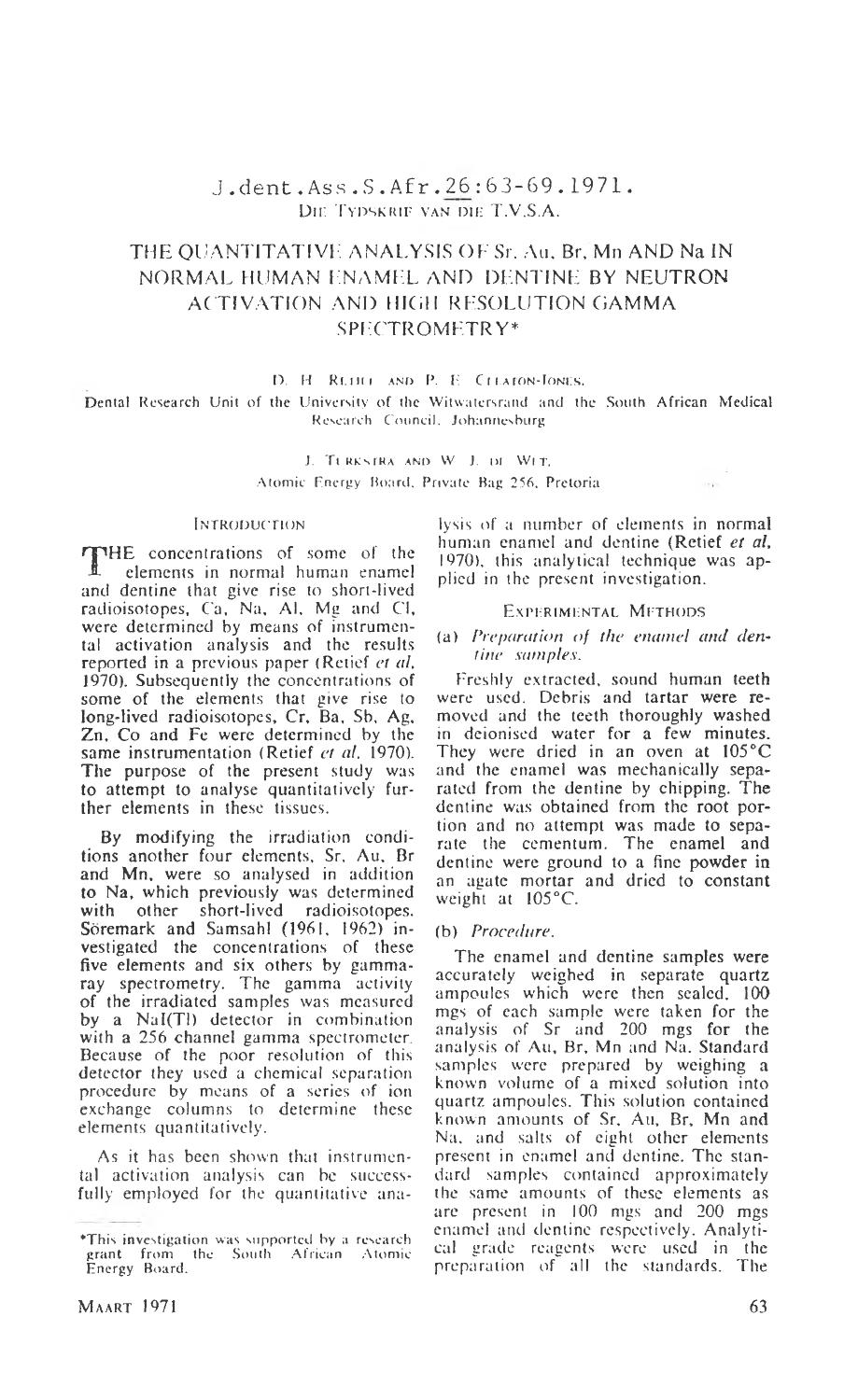**The Journal of the D.A.S.A.**



**Fig. 1. Gamma spectrum of enamel sample irradiated for 15 minutes.**

standard liquid mixtures were then carefully evaporated to dryness, after which the quartz ampoules were sealed.

Enamel and dentine samples were irradiated with standard samples. For the determination of Sr, the three quartz ampoules were sealed in a polyethylene rabbit and irradiated in the pneumatic facility of the reactor for 15 minutes in a thermal neutron flux of  $1.2 \times 10^{12}$ n. cm<sup>-2</sup> sec.<sup>11</sup>. The reactor, SAFARI-1, is an ORR type reactor of the South African Atomic Energy Board at Pelindaba. For the analysis of Au, Br, Mn and Na the three samples were sealed in an aluminium can completely lined with cadmium. They were irradiated for 12 hours in the poolside facility of the reactor in a thermal neutron flux of approximately

 $2 \times 10^{13}$ n.cm<sup>-2</sup> sec<sup>-1</sup>. The measurement of their gamma activity was commenced 15 minutes after irradiation for the analysis of Sr, and 15 hours after irradiation for the analysis of Au, Br, Mn and Na. The irradiated samples were placed at 20 cm distance from the Ge(Li) detector<br> $- a$  50 cm<sup>3</sup> coaxial Ge(Li) diode coaxial (Princeton Gamma Tech.) connected to an uncooled TC 135M Tennelec preamplifier. The output pulses were amplified by a TC 200 Tennelec amplifier and analysed by an Intertechnique 4000 channel analyser (model SA 44). Data for peak analysis were obtained on punched tapes by a Tally P-120. Yule's (1968) smoothed first derivative method was applied to obtain the peak counts under the photopeaks of interest.

| TABLE I: Nuclear data of Sr, Au, Br, Mn and Na. |  |  |  |  |  |  |  |  |  |  |  |
|-------------------------------------------------|--|--|--|--|--|--|--|--|--|--|--|
|-------------------------------------------------|--|--|--|--|--|--|--|--|--|--|--|

| Stable<br>Isotope  | A bundance- | Activation<br>cross section<br>(Barns) | Daughter<br>radio-<br>nuclide | Half-life<br>radio<br>nuclide | $\gamma$ -ray<br>photopeak<br>measured<br>keV |
|--------------------|-------------|----------------------------------------|-------------------------------|-------------------------------|-----------------------------------------------|
| 86Sr               | 9.86        | 0.8                                    | $s_{\rm F}$                   | 2.8 <sub>h</sub>              | 388                                           |
| <sup>197</sup> Au  | 100         | 98.8                                   | <sup>195</sup> Au             | 64.8 h                        | 411                                           |
| 61Br               | 49.46       | 0.26                                   | $5.1 \text{Br}$               | 35.3 <sub>h</sub>             | 776                                           |
| $\rightarrow$ Mn   | 100.        | 13.3                                   | $50$ Mn                       | 2.57h                         | 847                                           |
| $23$ <sub>Na</sub> | 100         | 0.13                                   | 21Na                          | 15.05                         | 1368                                          |

64 **March,** 1971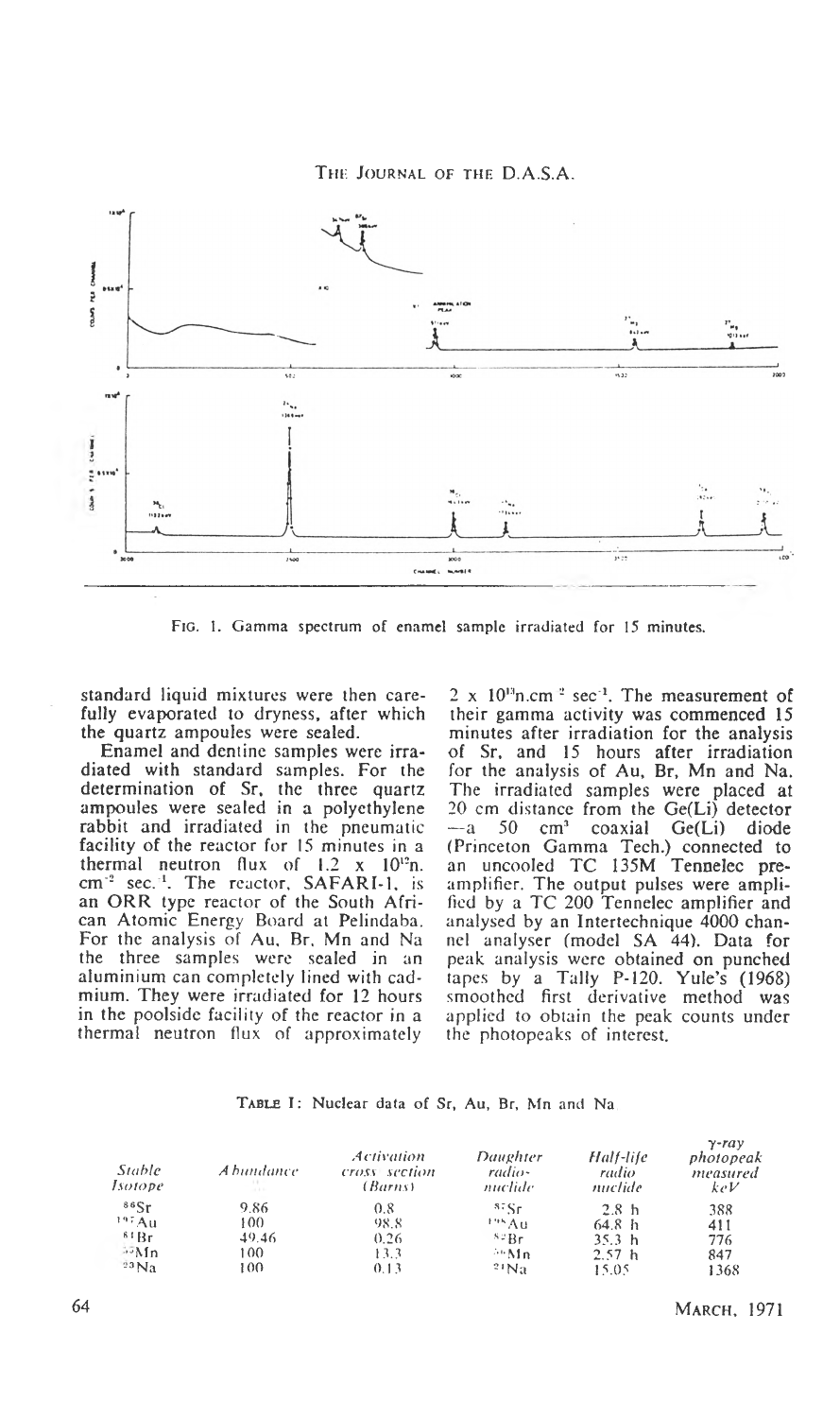

**Fig. 2. Gamma spectrum of dentine sample irradiated in a cadmium shield for 12 hours.**

#### (c) *Nuclear data.*

The radionuclides of Sr, Au, Br, Mn and Na produced by thermal neutron activation and the relevant nuclear data are given in Table I.

### **R esults**

A typical  $\gamma$ -spectrum from an enamel sample irradiated for 15 minutes is shown in Fig. 1. The  $^{87}Sr$  photopeak at 388 keV is well separated from other photopcaks. The y-spectrum obtained from a dentine

sample after irradiation in a cadmium shield for 12 hours is indicated in Fig. 2. It is clear that the 411 keV, 776 keV, 847 keV and 1368 keV photopeaks of <sup>198</sup>Au,  ${}^{82}Br$ ,  ${}^{56}Mn$  and  ${}^{24}Na$  respectively are well separated from the other peaks in this spectrum. These photopeaks can therefore be used as a measure of the strontium, gold, bromine, manganese and sodium concentrations in normal enamel and dentine. The concentrations of these elements in enamel are shown in Table

**Table II: The concentration of Sr, Au, Br, Mn and Na in normal human enamel.**

| Element | Number of<br>samples<br>analysed | Mean<br>conc.<br>ppm | Standard<br>error of<br>mean | Standard<br>deviation | 95% confidence<br>interval for the<br>true mean |
|---------|----------------------------------|----------------------|------------------------------|-----------------------|-------------------------------------------------|
| Sr      |                                  | 11119                | 3.71                         | 9.86                  | $102.83 - 119.55$                               |
| Au      |                                  | 0.11                 | 0.03                         | 0.07                  | $0.05 - 0.17$                                   |
| Вr      | 8                                | 33.79                | 2.02                         | 5.71                  | $29.23 - 38.35$                                 |
| Mn      | 4                                | 0.SO                 | 0.02                         | 0.04                  | $0.55 - 0.63$                                   |
| Na      | 9                                | $0.70\%$             | 0.02                         | 0.05                  | $0.66 - 0.74$                                   |

**T able HI: The concentration of Sr, Au, Br, Mn and Na in normal human dentine.**

| Element | Number of<br>samples<br>analysed | Mean<br>conc.<br>ppm | Standard<br>error of<br>mean | Standard<br>deviation | 95% confidence<br>interval for the<br>true mean |
|---------|----------------------------------|----------------------|------------------------------|-----------------------|-------------------------------------------------|
| Sг      |                                  | 94.33                | 4.72                         | 11.47                 | $83.66 - 105.00$                                |
| Au      |                                  | 0.07                 | 0.01                         | 0.04                  | $0.04 - 0.10$                                   |
| Br      |                                  | 114.37               | 1.15                         | 2.80                  | $111.77 - 116.97$                               |
| Mn      |                                  | 0.63                 | 0.02                         | 0.05                  | $0.58 - 0.68$                                   |
| Na      |                                  | $0.64\%$             | 0.01                         | 0.04                  | $0.60 - 0.68$                                   |

MAART 1971 65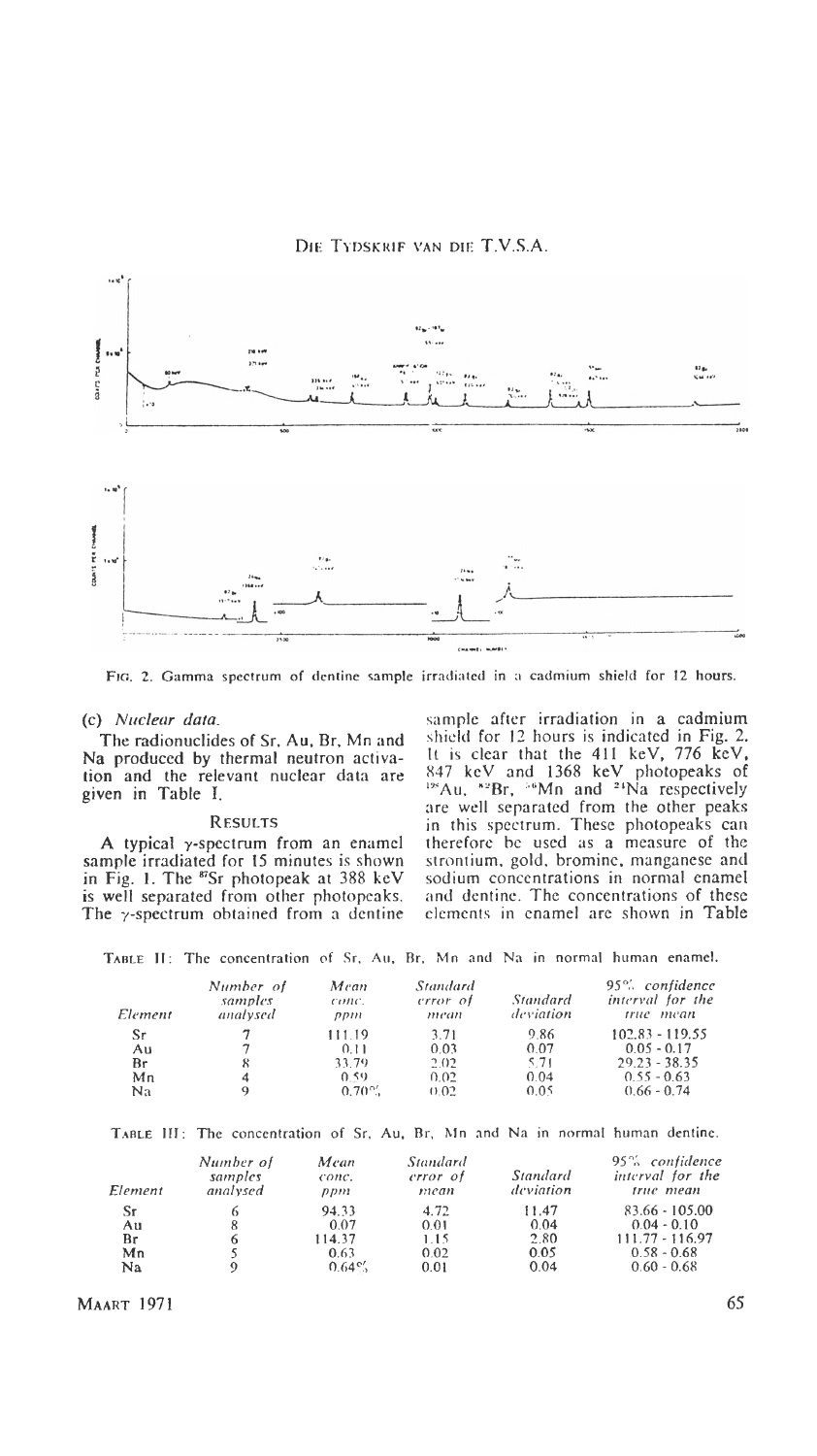|                                          |              |             | Elements   |            |         |                                                                                       |
|------------------------------------------|--------------|-------------|------------|------------|---------|---------------------------------------------------------------------------------------|
| Author                                   | $Sr$ ppm     | $Au$ ppm    | Br ppm     | Mn ppm     | $Na\%$  | Method                                                                                |
| $D$ rea $1936$                           | $+$          |             |            | $+$        |         | Direct current spectrum excitation                                                    |
| Lowater, 1937<br>Murray                  | Present      |             |            | Weak       | Present | Spectrographic analysis.                                                              |
| Soremark, 1962.<br>Samsahl               | 09.8         | 0.03        | 4.0        | 0.19       | 0.75    | Neutron activation.<br>Chemical separation.<br>NaI (Tl) detector                      |
| Calonius, 1965<br>Visapää                | $10 - 1000$  |             | >10,000    |            |         | X-ray emission spectrography.                                                         |
| Lundberg, 1965<br>Soremark,<br>Thilander | 64           | $< 10^{-4}$ |            | 0.56       | 0.85    | Neutron activation.<br>Chemical separation.<br>NaI (TI) detector.<br>Unerupted teeth. |
| Hardwick, 1967<br>Martin                 | $100 - 1000$ | $\leq$ 1    | $10 - 100$ | $10 - 100$ |         | Mass spectrometry.<br>Approximate estimation.                                         |
| 1967<br>Battistone,<br>Feldman.<br>Reba  |              |             |            | 0.25       |         | Neutron activation.<br>Chemical separation.<br>NaI (Tl) detector.                     |
| Present study                            | 94           | 0.07        | 114        | 0.63       | 0.64    | Instrumental activation analysis.                                                     |

# Table V. Dentine: Comparison of results of other investigations with present study.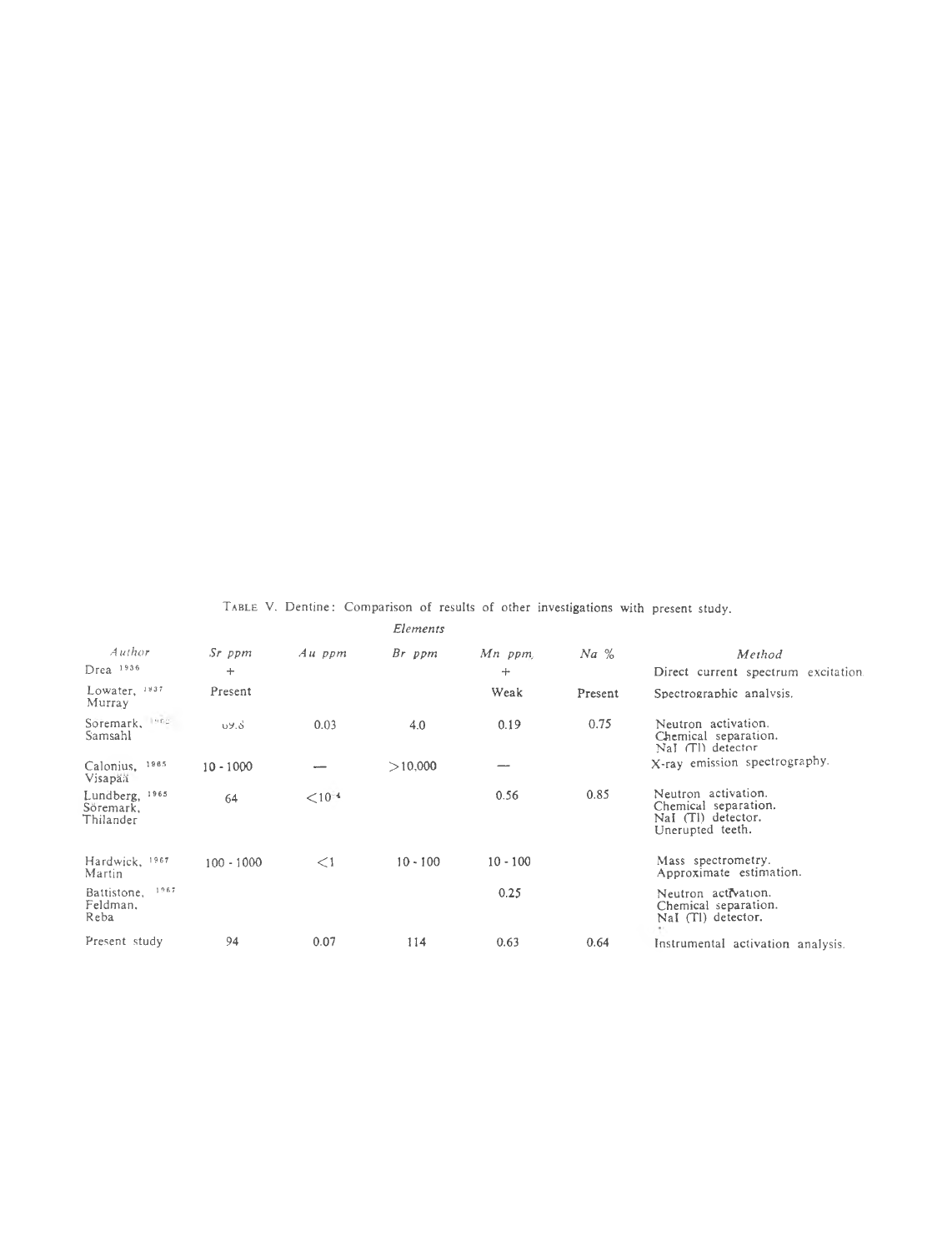**Tablk IV. Enamel: Comparison of results of other investigations with present study.**

| Author                                   | Sr ppm       | $Au$ ppm    | Br ppm            | Mn ppm           | $Na\%$  | Method                                                                                |
|------------------------------------------|--------------|-------------|-------------------|------------------|---------|---------------------------------------------------------------------------------------|
| Drea 1938                                | $+$          |             |                   | $\div$           |         | Direct current spectrum excitation                                                    |
| Lowater, 1937<br>Murray                  | Present      |             |                   | Weak             | Present | Spectrographic analysis.                                                              |
| Steadman, 1958<br>Brudevold,<br>Smith    | $100 - 125$  |             |                   |                  |         | Spectrographic analysis.                                                              |
| Söremark, <sup>1961</sup><br>Samsahl     | 93.5         | 0.02        | 4.6               | 0.54             | 1.16    | Neutron activation.<br>Chemical separation.<br>$NaI$ (TI) detector.                   |
| Calonius. 1865<br>Visapää                | $10 - 1000$  |             | $100 -$<br>10.000 |                  |         | X-ray emission spectrography.                                                         |
| Lundberg, 1965<br>Söremark,<br>Thilander | 83           | $< 10^{-4}$ |                   | 1.12             | 0.97    | Neutron activation.<br>Chemical separation.<br>Nal (TI) detector.<br>Unerupted teeth. |
| Nixon, 1966<br>Livingston,<br>Smith      |              |             |                   | $0.30 -$<br>2.01 |         | Neutron activation.<br>Chemical separation.<br>NaI (TI) detector.                     |
| Little, 1966<br>Steadman                 | $60 - 100$   |             |                   | 4                |         | Spectrographic analysis.                                                              |
| Hardwick, 1967.<br>Martin                | $100 - 1000$ | $\leq$ 1    | $100 -$<br>1000   | $10 -$<br>100    |         | Mass spectrometry.<br>Approximate estimation.                                         |
| Battistone.<br>1967<br>Feldman.<br>Reba  |              |             |                   | 0.60             |         | Neutron activation.<br>Chemical separation.<br>NaI (TI) detector.                     |
| Present study                            | 111          | 0.11        | 34                | 0.59             | 0.70    | Instrumental activation analysis.                                                     |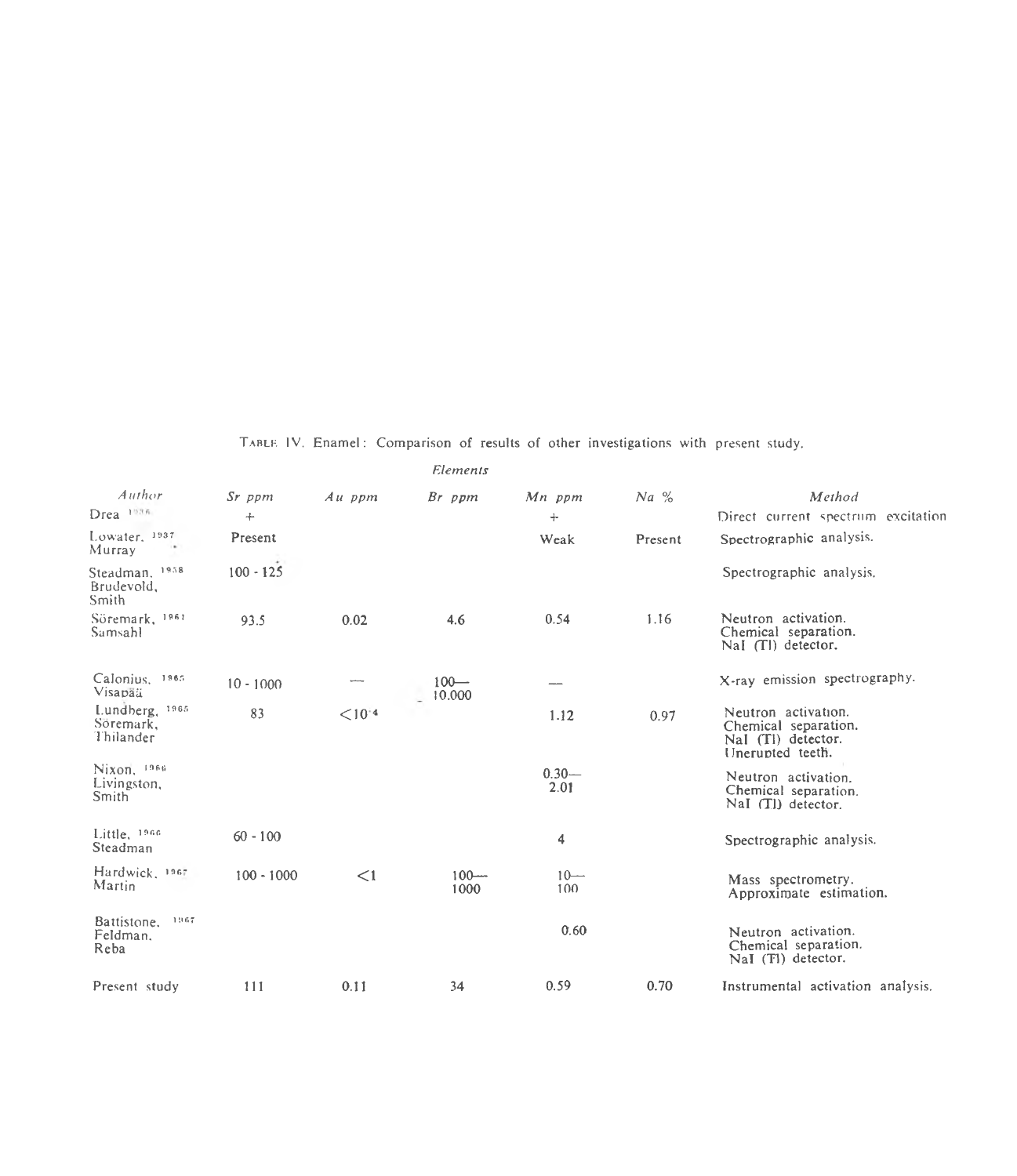II and in dentine in Table III. The results are based on the dry weight of the enamel and dentine healed to constant weight at  $105^{\circ}$ C.

## **D iscussion**

The enamel samples were obtained by chipping. Its separation from dentine by this method is a slow process and does not lead to its complete recovery. In addition, its contamination by dentine is unavoidable especially if large amounts are collected. Its removal by grinding with a carborundum separating disc was considered, but the idea was abandoned<br>because neutron activation analysis activation showed it to contain Mn, Cu and A!. Battistone *et al* (1967) determined the effect of tissue separation procedures on the Mn concentration in human enamel and dentine, which they separated for analysis by two methods: chipping with polyethylene-protected instruments, and grinding with tungsten carbide burs or small tapered diamond cutting stones. They reported that the Mn values in enamel were always higher when grinding procedures were used. Tungsten carbide burs gave an increase of up to 150 per cent and diamond stones up to 50 per cent compared with the results obtained by chipping.

Manley and Hodge (1939) developed a method designed to apply a centrifugal technique to the usual flotation procedure for the separation of the two tissues. It enabled them to prepare 99.4 per cent pure enamel and 99.7 per cent pure dentine with approximately 10 per cent loss of material. Calonius and Visapää (1965) did a semi-quantitative analysis by x-ray emission spectrography. Bromine concentrations of up to 10,000 ppm were recorded. They adopted the technique of Manley and Hodge to separate the enamel from the dentine. This technique entails the use of acetone-broform mixtures. which explains the very high values obtained: and apart from the obvious contamination with bromine, no such mixture is sufficiently pure to prevent contamination of the enamel and dentine with other elements prior to irradiation. This method of separation must be excluded when employing activation analysis.

The concentrations of Na, Sr and Mn have been extensively investigated. The results obtained in this investigation for these three elements are similar to those described by other workers (Tables IV and V). The mean concentration of sodium was 0.70 per cent in enamel and 0.64 per cent in dentine. These figures are slightly higher than those previously reported (Retief *et al,* 1970). Under the present irradiation condition the 27A1  $(n,\alpha)$ <sup>24</sup>Na and <sup>24</sup>Mg (n,p) <sup>24</sup>Na reactions cannot be ignored as they are responsible for the higher sodium concentrations.

There is little in the literature regarding the concentrations of Au and Br. The present authors found slightly higher values for the Au concentration than did Söremark and Samsahl (1961, 1962). Thilander *et al* (1965), who investigated its concentration in uncrupted teeth, detected it in only minute quantities—less than 10<sup>t</sup> ppm. They suggested the high concentration in erupted teeth to be due to contamination by gold restorations in neighbouring teeth. It is extremely difficult to obtain homogenous mixes of gold by grinding in a mortar, which could explain the standard deviation of approximately 70 per cent. In this study the bromine concentration was much higher than that obtained by Söremark and Samsahl. Its concentration in dentine is approximately three times that in enamel.

The cadmium shield was used in part of the investigation because this element absorbs most of the thermal neutrons to which samples are exposed during irradiation. As a result elements which possess activation cross-sections for thermal neutrons only, will be slightly activated. Consequently the interference from these elements, for instance Ca, P, Na, Mg and Cl, will be markedly reduced. On the other hand, those which have high resonance integrals such as Au, Br and Mn will be activated to a greater extent. These elements are present in teeth in low concentrations and this technique renders their quantitative analysis possible.

#### **SUMMARY**

The concentrations of Sr, Au, Br, Mn and Na in normal human enamel and